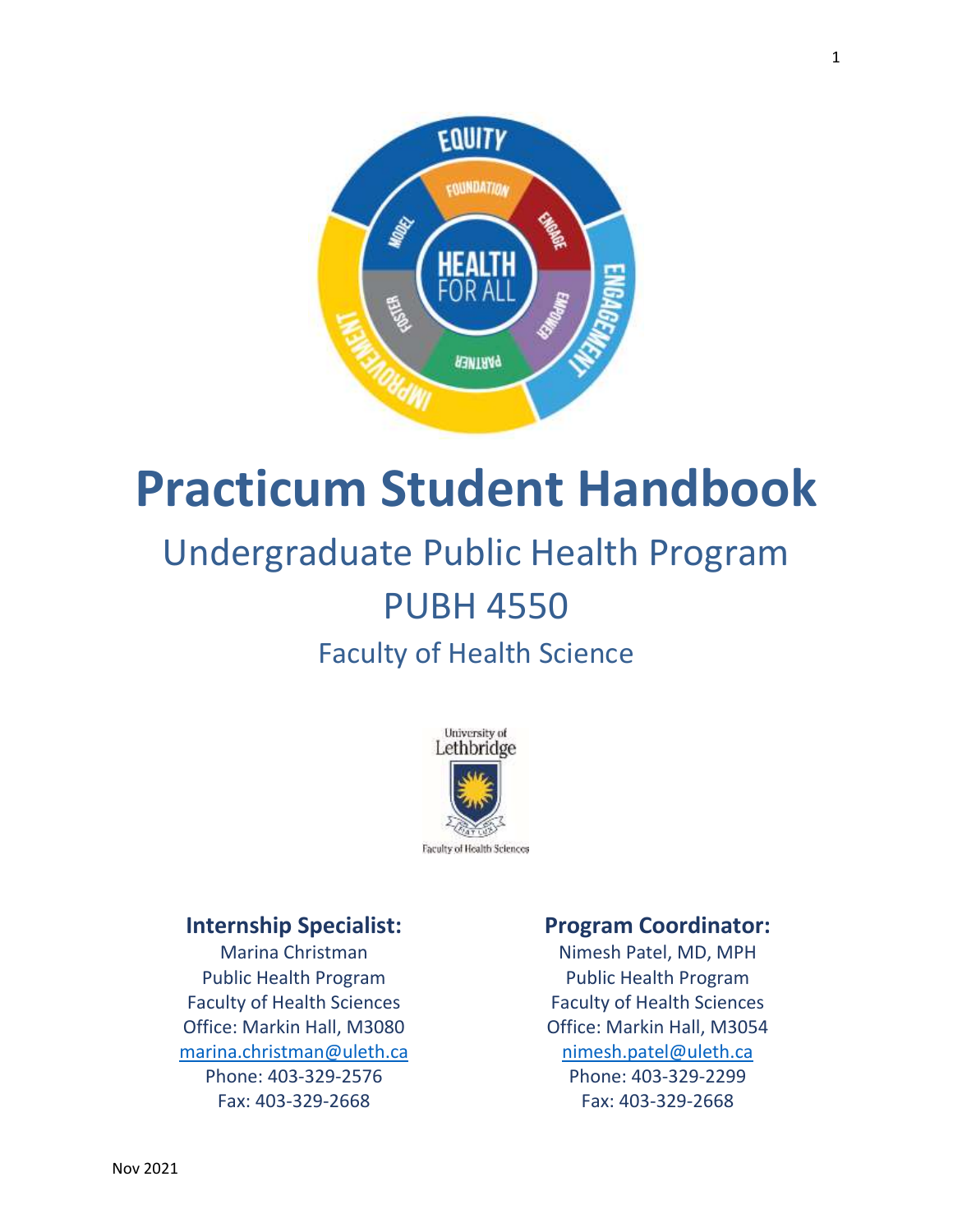### **Table of Contents**

| b) Standard First Aid & Cardiopulmonary Resuscitation (CPR) Certification  8                 |  |
|----------------------------------------------------------------------------------------------|--|
|                                                                                              |  |
|                                                                                              |  |
|                                                                                              |  |
|                                                                                              |  |
|                                                                                              |  |
|                                                                                              |  |
| Appendix II: Public Health Degree - Practicum Checklist (Final Preparations)  13             |  |
|                                                                                              |  |
| Appendix IV: Consent for Collecting and Disclosing Student Information and Acknowledgment of |  |
|                                                                                              |  |
|                                                                                              |  |
|                                                                                              |  |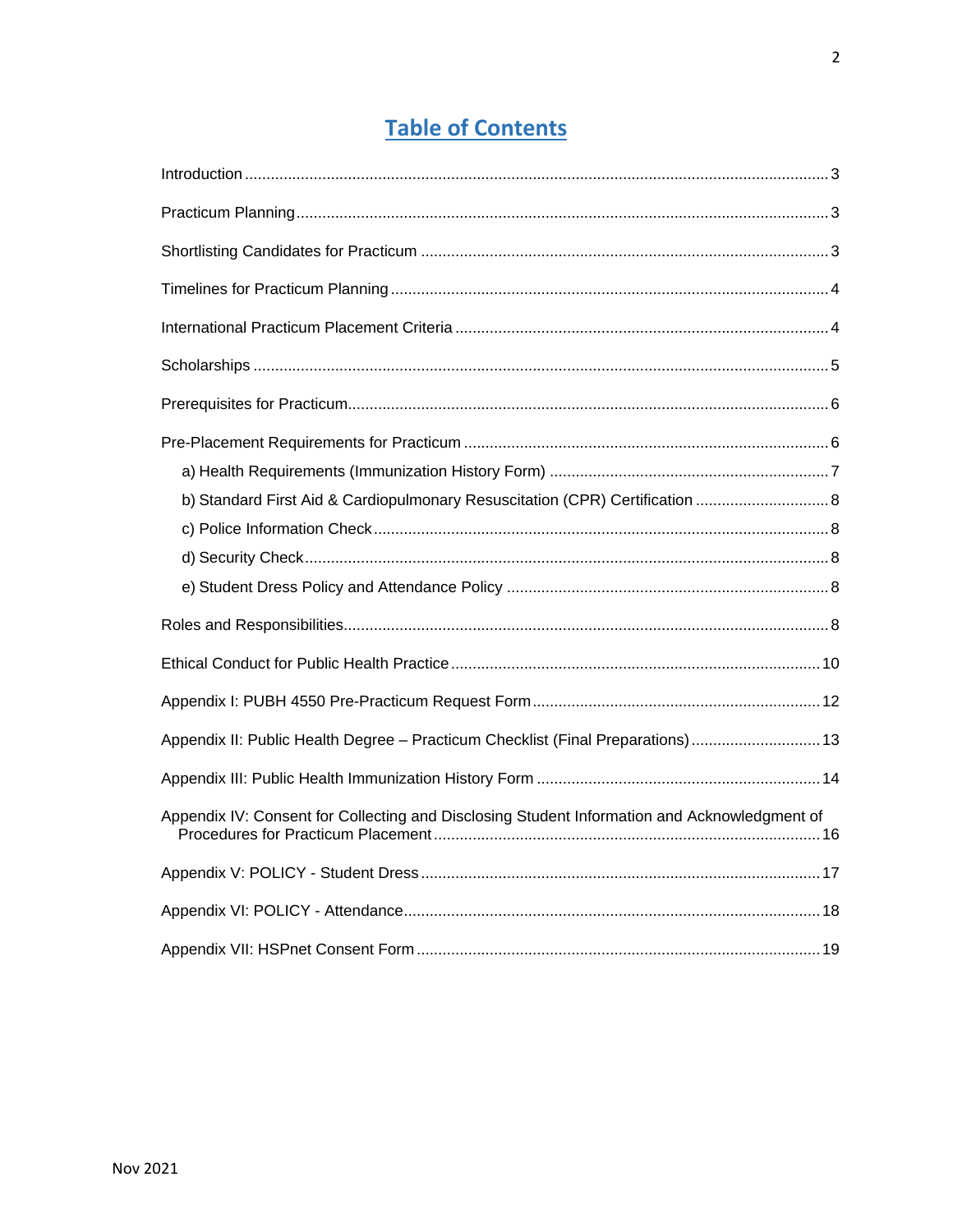### **Introduction**

This handbook provides information and guidance for students planning to go on a practicum.

Public Health majors may choose to complete a full-time, 13-week practicum placement (15 credit hours) as credit toward their degree. The practicum is the consolidated practical course in the Faculty of Health Sciences, Public Health degree. During the practicum, students will engage in an experiential learning placement in a public health practice setting completing 487.5 practicum hours under the direction of a preceptor (or shared preceptorship within a team).

A practicum is a unique opportunity for students to integrate and apply skills and knowledge gained through coursework and prior experiences in a variety of public health work environments. It provides an opportunity for students to gain experience, while developing their skills and competencies for public health practice. The optional practicum is highly recommended. The practicum process is competitive, with a limited selection of students allowed to attend practicum. Students must express interest at least 6 months prior to intended practicum placement. Due to increased interest in practicum placement, student candidates will go through a short-listing process if there are more students than available spots for placement; please see section 'Shortlisting Candidates for Practicum' for more information on this process.

PUBH 4550 is a pass/fail course. In order to be successful, students must meet all course learning objectives, as well as demonstrate progress in the development of core competencies for public health (*[Public Health Agency of Canada](http://www.phac-aspc.gc.ca/php-psp/ccph-cesp/pdfs/cc-manual-eng090407.pdf)*, 2008).

### **Practicum Planning**

Consult the Internship Specialist to discuss opportunities for completing a 13-week practicum placement. Students are encouraged to contact the Internship Specialist 1 year prior to a practicum placement to begin planning, as a placement application will not be accepted later than 6 months prior to a practicum (see Appendix I: Pre-Practicum Request Form). For example, if you are interested in doing a practicum placement in the fall of your last year, you would contact the Internship Specialist in the fall of your Third year.

Student who are unsuccessful in the practicum may request to repeat the course. Such requests will be reviewed by a committee of the Faculty of Health Sciences. Repeat requests are subject to availability of placements and meeting pre-placement requirements.

All students registered in PUBH 4550 are required to meet and maintain certain requirements to participate in a practicum placement during the program. Students may be excluded from a practicum placement if all requirements are not met or maintained.

### **Shortlisting Candidates for Practicum**

Due to the increased student interest in practicum, the faculty in consultation with the dean have determined that there will be a maximum number of 10 (ten) students that will be accepted for practicum placement each semester unless communicated otherwise.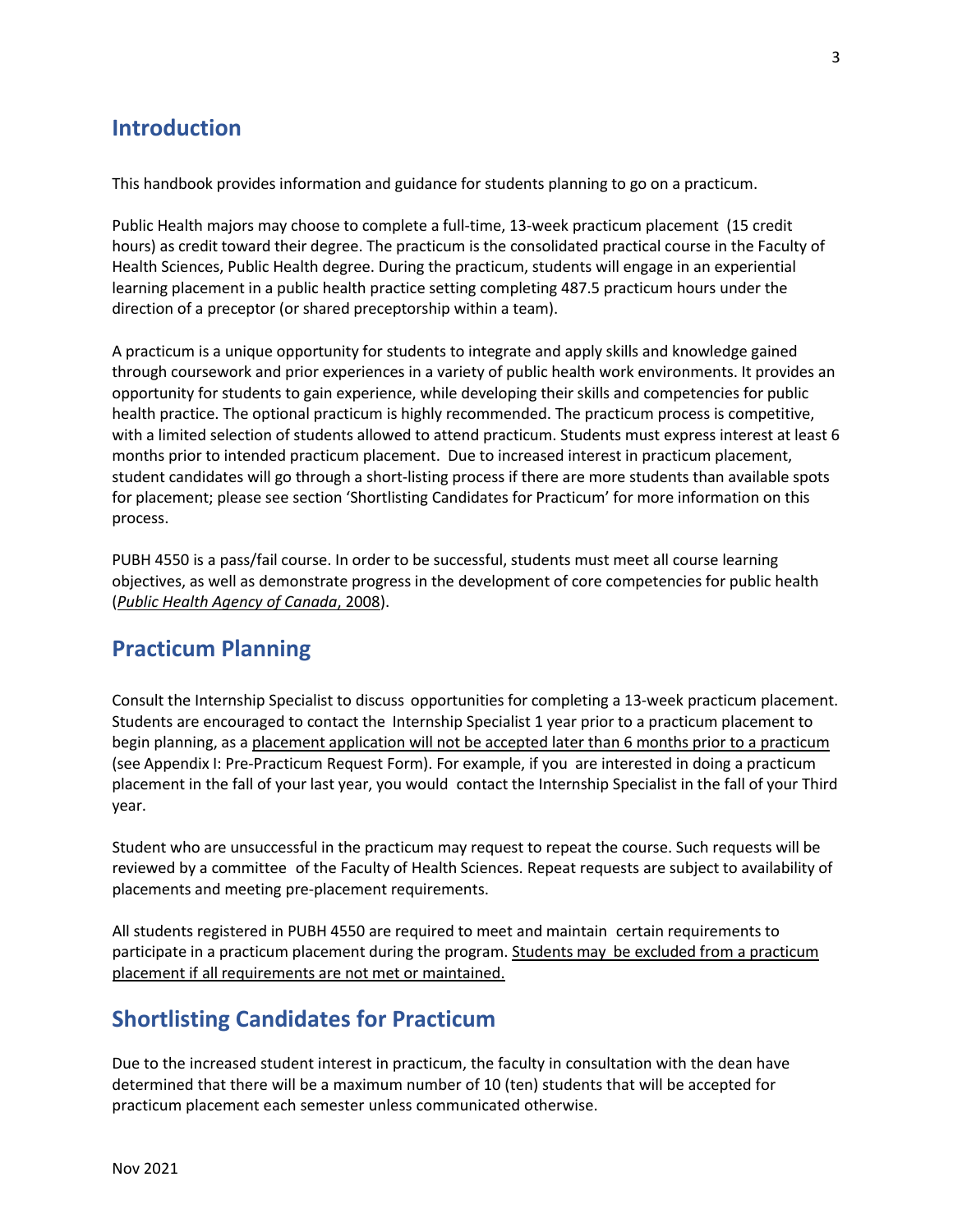The program coordinator and internship specialist will determine who will be selected for practicum placement by going through a short-listing process. The short-listing process is designed to be as fair and as transparent as possible; the decision will be determined by weighing student qualifications (via student documents): 60% based on GPA, 20% on CV, 20% on experience. Students must submit documents (a working copy of transcript as well as a CV 6 months prior to placement) to be considered for the short-listing process.

The following criteria will determine the decision on the successful short-list applicants:

- GPA a student's last 20 courses will be used to determine GPA. The GPA will then be converted into a score out of 50.
- Documents a student's CV will be considered (professionalism, formatting, readability, number of grammatical errors, etc.). If a student is interested in Health Promotion, how does the student tie in their experiences to that interest, is the student's interest demonstrated in the CV? Students will receive a grade out of 20 on their CV.
- Experience work experience or volunteering will be considered. Students will be graded on their experience, which is weighted in quarterly intervals – 5 points for 3 months of experience, 10 points for 6 months, etc. Students will receive a score out of 20 on their experience (as demonstrated in their CV).

At the end of the weighting of qualifications, all students in consideration will have a score out of 100. The top 10 candidates with the highest weighted score out of 100 will be the successfully short-listed candidates for practicum placement.

### **Timelines for Practicum Planning**

Please note that placement application will not be accepted less than 6 months prior to practicum. At least 6-12 months in advance of your intended practicum semester, indicate *your intent for practicum and potential areas of interest* by submitting to the internship specialist:

- Pre-Practicum Request Form (Appendix I: Pre-Practicum Request Form). If you need help filling out the Pre-practicum Request Form, see the Internship Specialist.
- CV
- Working copy of transcript

Students interested in an *international practicum placement* must contact the Internship Specialist at least 12 months in advance of the placement and must meet the eligibility requirements listed in the *International Practicum Placement Criteria.* Proposed placement options will be assessed by the Internship Specialist and Program Coordinator.

International students must obtain appropriate work permit to go on practicum placement. Since practicum is optional in the public health programs, international students may not be eligible for it. We strongly recommend international students to see [International Student Services.](https://www.uleth.ca/international/content/international-student-services)

### **International Practicum Placement Criteria**

An international practicum placement refers to a placement with a preceptor in a setting outside of Canada with distance supervision from a faculty advisor. Students are responsible for the cost of their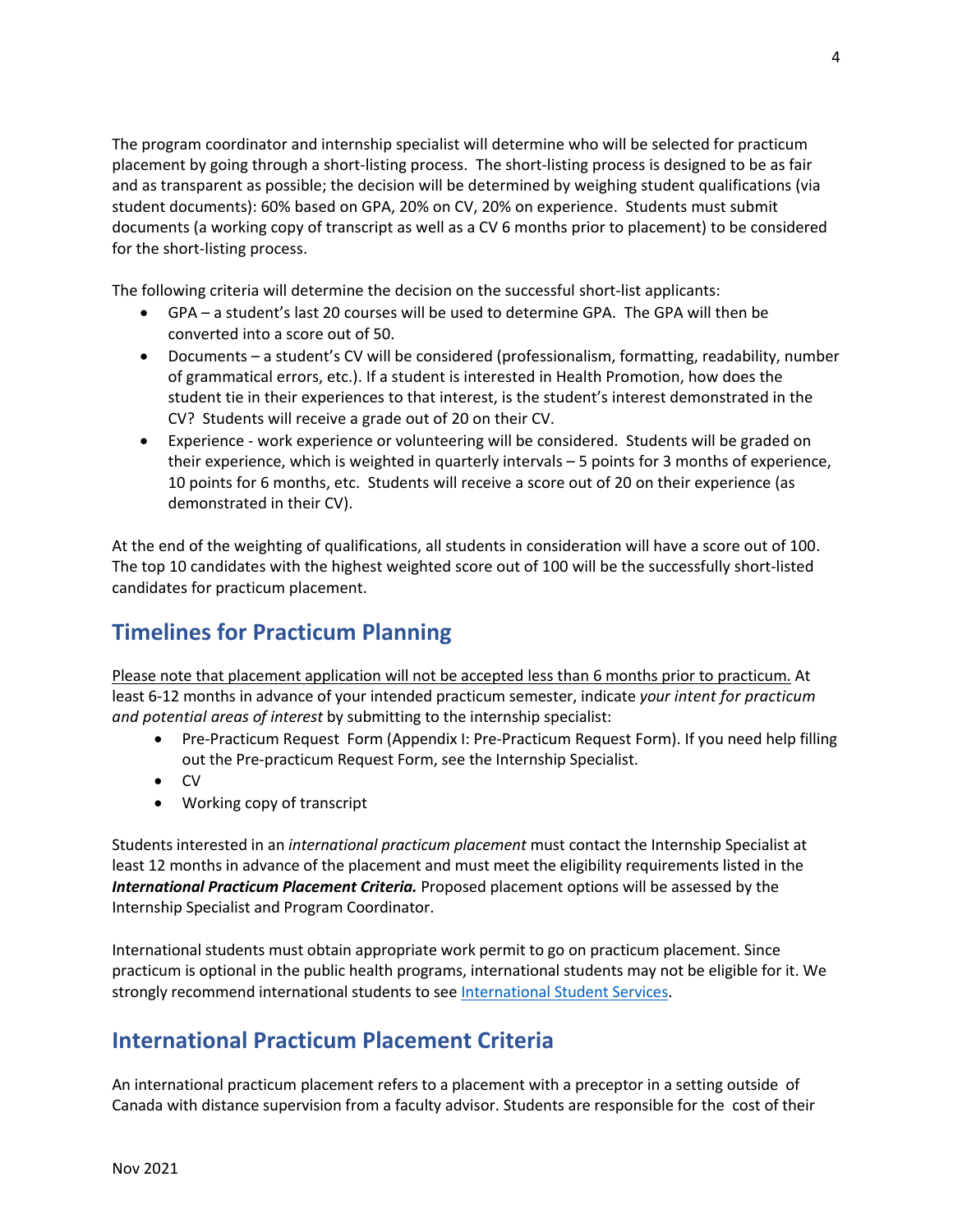tuition fees, travel, travel insurance, travel immunizations, living expenses and any additional fees associated with an international practicum placement. Students may apply for a Public Health Travel Award (see Section: *Scholarships*).

Students interested in an international practicum placement should speak to the Internship Specialist **at least 12 months prior** to a placement. Although international placements are supported, students are required to independently identify a suitable placement and provide contact information to the Internship Specialist for follow up to determine appropriateness of the setting. They are also required to meet all pre-placement requirements and International Practicum Placement Criteria. Students will be considered for an international practicum placement subject to meeting the following criteria:

- Minimum cumulative GPA of 3.0
- A Letter of Intent written by the student outlining
	- o Their interest in the experience
	- $\circ$  Any previous experience (special skills, previous international travel) that may have helped prepare them for an international placement
	- o How this experience will benefit their personal and educational goals
	- o How this experience meets three selected core competencies for public health
	- $\circ$  Their understanding of international/cultural issues related to the specific program of study.
- Three letters of reference, including two from Health Sciences faculty or community professionals (i.e. supervisors, employers, faculty, clergy)
- Interview with a panel of the following faculty members
	- o Public Health Program Coordinator
	- o Public Health Internship Specialist
	- o Facilitator/instructor assigned to be the student advisor
	- o External faculty with international experience
- Guidelines for interview may include:
	- o Academic role of student
	- o Strong interpersonal skills& group work skills
	- o Health care and self-care skills
	- o Cultural competency and respect for diversity
- Identify three Core Competencies for Public Health of interest and describe in writing your learning goals for this International Practicum Placement.

### **Scholarships**

The Public Health Travel Award [\(http://www.uleth.ca/healthsciences/travel\)](http://www.uleth.ca/healthsciences/travel) is available to Public Health majors registered in Public Health 4550 (Practicum). Students must be in academic good standing as measured by the Faculty of Health Sciences and have a confirmed practicum placement located outside of a 500 km commuting distance from Lethbridge. Students cannot receive this award more than once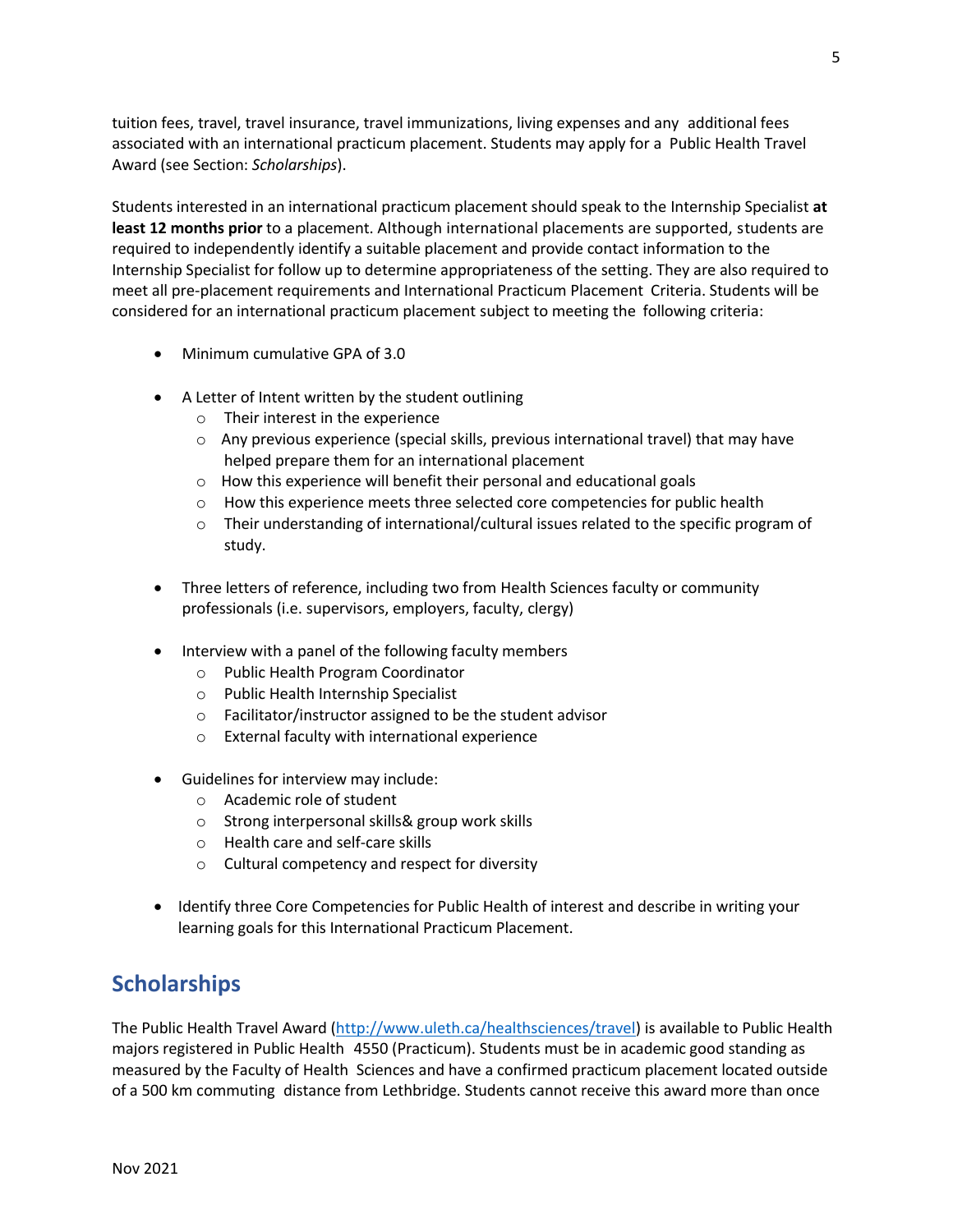and recipients will be selected by the Faculty of Health Sciences. Submit applications for the Public Health Travel Award to the Faculty of Health Sciences office M3083 one month prior to an approved practicum placement.

Speak to Scholarships and Student Finance (AH115) or visit their website

[\(https://www.uleth.ca/ross/student-finance\)](https://www.uleth.ca/ross/student-finance) to inquire about other scholarships available for qualified Public Health students.

### **Prerequisites for Practicum**

Prior to registering for practicum (PUBH 4550), students must have met the following course requirements:

• Minimum GPA of 2.7 AND Anthropology 1000 AND Health Sciences 2310 AND Health Sciences 2400 AND Health Sciences 2700/Sociology 2700 AND Health Sciences 3002 AND Health Sciences 3450/Psychology 3450 AND Health Sciences 3500/Management 3825 AND Health Sciences 3510 AND Public Health 2100 AND Public Health 3000 AND Public Health 3100 AND Public Health 4000

OR

• Minimum GPA of 2.7 AND PUBH 4000 AND Admission to the Public Health major in the postdiploma B.H.Sc program

Post-diploma students who do not meet certain prerequisites because any of the above courses are not listed in their program planning guide are encouraged to submit [pre-requisite waiver request form.](https://www.uleth.ca/healthsciences/waiver) Please see your academic advisor if you have any questions.

### **Pre-Placement Requirements for Practicum**

Students **are required to submit** the following documentation at least **one month prior to the start of a** practicum**:**

- a completed Immunization History Form (Appendix: III) **or** an Acknowledgement of Risk and Consent to Decline Immunizations Form is required if the requirements listed on the Immunization Follow-up Form are not met
- immunization record
- written notification of changes in immunization status
- current Standard First Aid certificate
- current CPR (minimum Level C) certificate
- a recent police information check (including a Vulnerable Persons check) reduced cost form available from the Internship Specialist
- a security check prior to certain placements
- certificate of completion of FOIP Training from the Government of Alberta [\(On-line\)](http://www.servicealberta.ca/foip/training/online-training.cfm)
- completed Consent for Collecting & Disclosing Student Information and Acknowledgement of Procedures for Practicum Placement form (Appendix: IV)
- DocuSign Documents (UofL Informed Consent for Activities during COVID-19, UofL Informed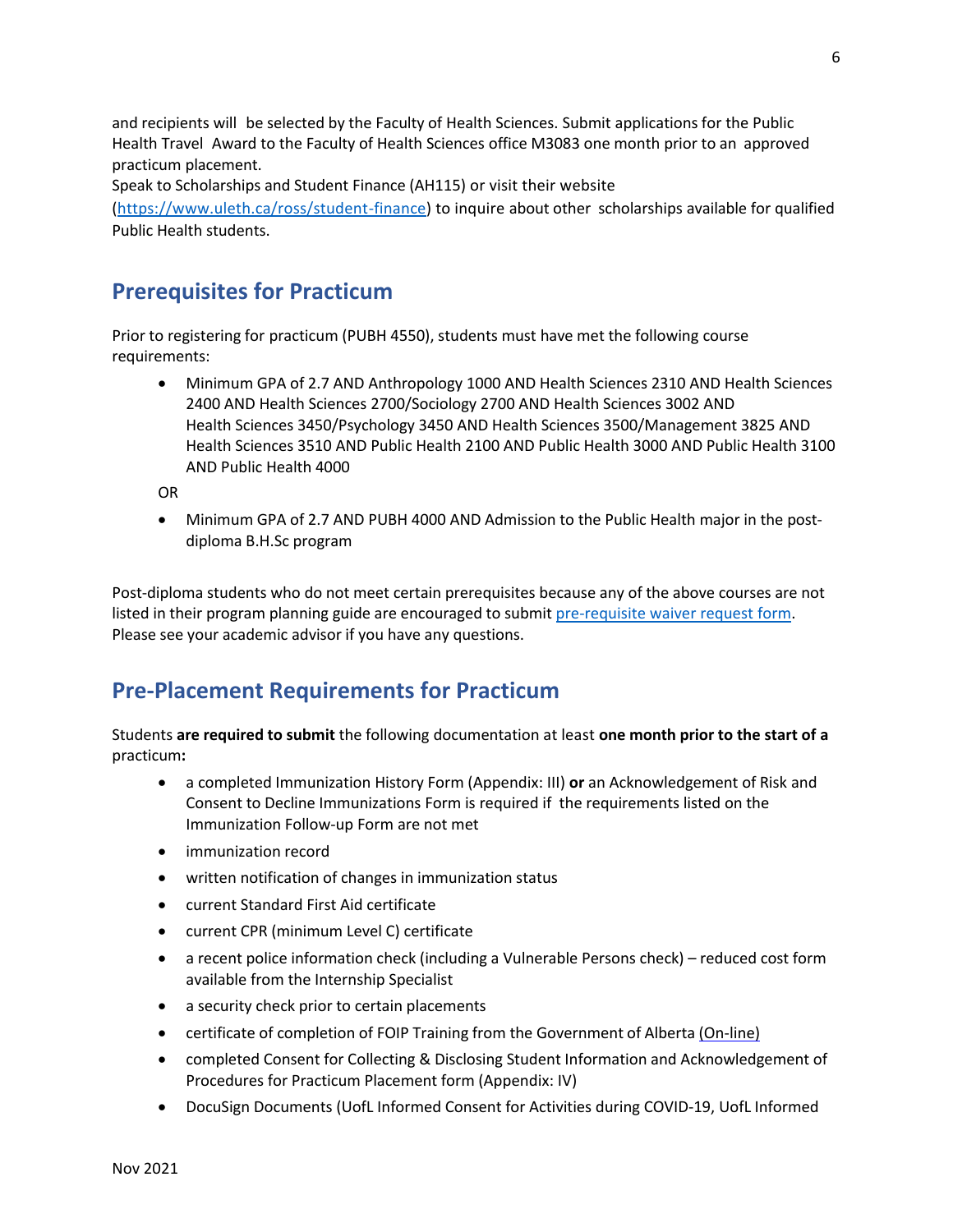Consent Risk and Indemnity Agreement, UofL Hazard Assessment, Faculty of Health Sciences Work Integrated Learning Form)

- confirmation that student has reviewed the U of Lethbridge Dress (Appendix: V) and Attendance Policy (Appendix: VI)
- completed HSPnet Consent Form (Appendix: VII) if required
- any additional agency specific documentation requirements

Submit all documentation for these practicum requirements to the Internship Specialist at least **one month prior** to a practicum placement. It is recommended that students begin to gather this documentation as soon as they are confirmed eligible for practicum as one of the short-listed candidates. Use Appendix II: Public Health Degree – Practicum Checklist (final preparations) for reference. See below for more information about some of the requirements.

a) Health Requirements (Immunization History Form)

Students are required to complete the Immunization History Form (Appendix III). This is particularly important prior to a practicum placement.

It is recommended that all Public Health students review and maintain an up-to-date immunization status. Immunizations protect both the student and those they will encounter during classes, course assignments or a practicum placement. An annual influenza vaccination is recommended for all Public Health students. An Influenza vaccine is usually available in the fall of each year and can be obtained from the Health Centre at the University of Lethbridge (SU020) or at immunization clinics on or off campus during the season.

Prior to practicum placements, students are required to review their immunization status with a nurse/healthcare professional (based on the immunization standards and recommendations for Health Care Professionals as defined by Alberta Health Services [AHS]) and submit all completed immunization forms to the Internship Specialist at least one month prior to a practicum placement.

The following steps for completion of immunization forms:

- Book an appointment for immunizations to be reviewed by a nurse/healthcare professional (2 – 3 months prior)<sup>1</sup>
- Complete any recommended immunization updates
- Submit all relevant completed forms (e.g. Immunization History Form as well as a copy(ies) of your AHS immunization record) **or** submit the Acknowledgement of Risks and Consent to Decline Immunizations Form (available at the Faculty of Health Sciences office, M3083).

It is important to note that students who fail to complete the recommended immunizations (the AHS immunization standards) may not be eligible for certain practicum placements or may be excluded from practicum during an outbreak of communicable disease. This may place the student at risk for not being able to complete course requirements during a term.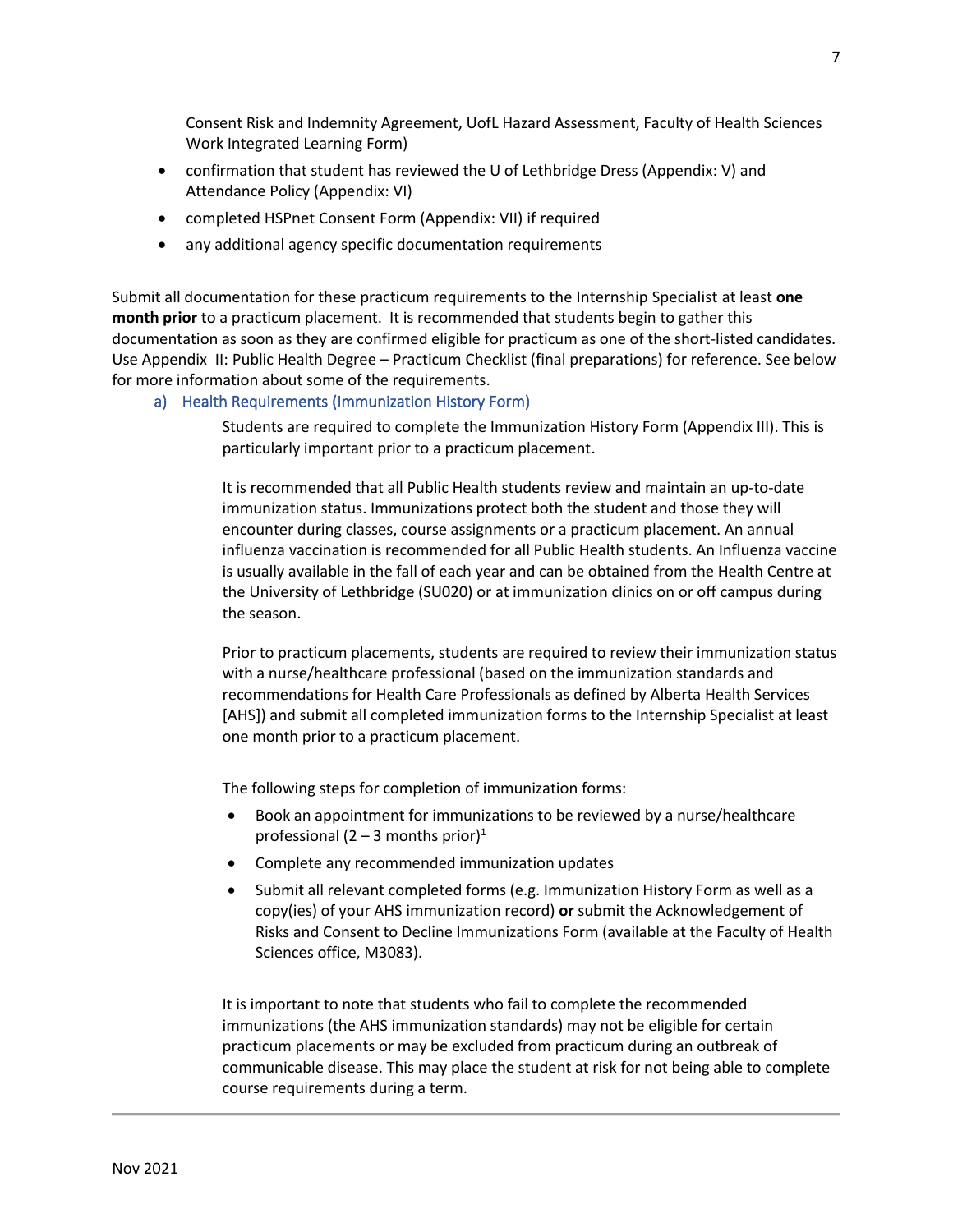<sup>1</sup>If students are unable to make an appointment with a local Health Unit (due to being out of province student or other issue) please contact the Internship Specialist for assistance.

#### b) Standard First Aid & Cardiopulmonary Resuscitation (CPR) Certification

Prior to a practicum placement, all public health majors are expected to hold current Standard First Aid and CPR certification (e.g., St John Ambulance, Red Cross, Heart and Stroke Foundation of Canada, etc.). Students in public health are expected to be citizens capable of providing emergency assistance to others in a community setting. CPR certification is valid for one calendar year only regardless of any other expiration dates listed on documentation. Students should have minimum Level C CPR. However, if a practicum agency has additional requirements, students are required to complete them prior to initiating placement. Students will be **excluded** from all practicum settings if they do not have a valid First Aid and CPR certification. If current CPR certification is due to expire during the time of the practicum placement, students are encouraged to submit proof of renewed certification one month prior to the expiry date.

#### c) Police Information Check

All students are required to submit a police information check (including a Vulnerable Persons check) to the Internship Specialist within 90 days of the date of the Police Information Check. Students will be advised by the Internship Specialist if additional security checks are required for a practicum placement. To reduce the cost of a police record check, a reduced cost form is available from the Internship Specialist, faculty front desk staff or from the [Health Sciences Website.](https://www.uleth.ca/healthsciences/police-information-check-form) The form is not valid until signed by the Internship Specialist.

#### d) Security Check

Practicum placements with a child service focus may require an additional child security check, while a national security check is required for placements with federal government agencies (e.g., Health Canada or Public Health Agency of Canada). If required, complete **three months** prior to a practicum placement.

#### e) Student Dress Policy and Attendance Policy

Public Health students participating in a practicum are required to sign off on having reviewed these university policies (Appendix V and VI) prior to beginning a practicum placement.

### **Roles and Responsibilities**

The practicum is a collaborative process that involves the **student, Internship Specialist, Preceptor** and the student's **Faculty Advisor.** Each party has its own roles and responsibilities to create a successful practicum experience.

#### **Student**

It is the student's responsibility to find a practicum placement that best suits their interests, skills and public health goals. Students are not permitted to do a practicum placement at an organization for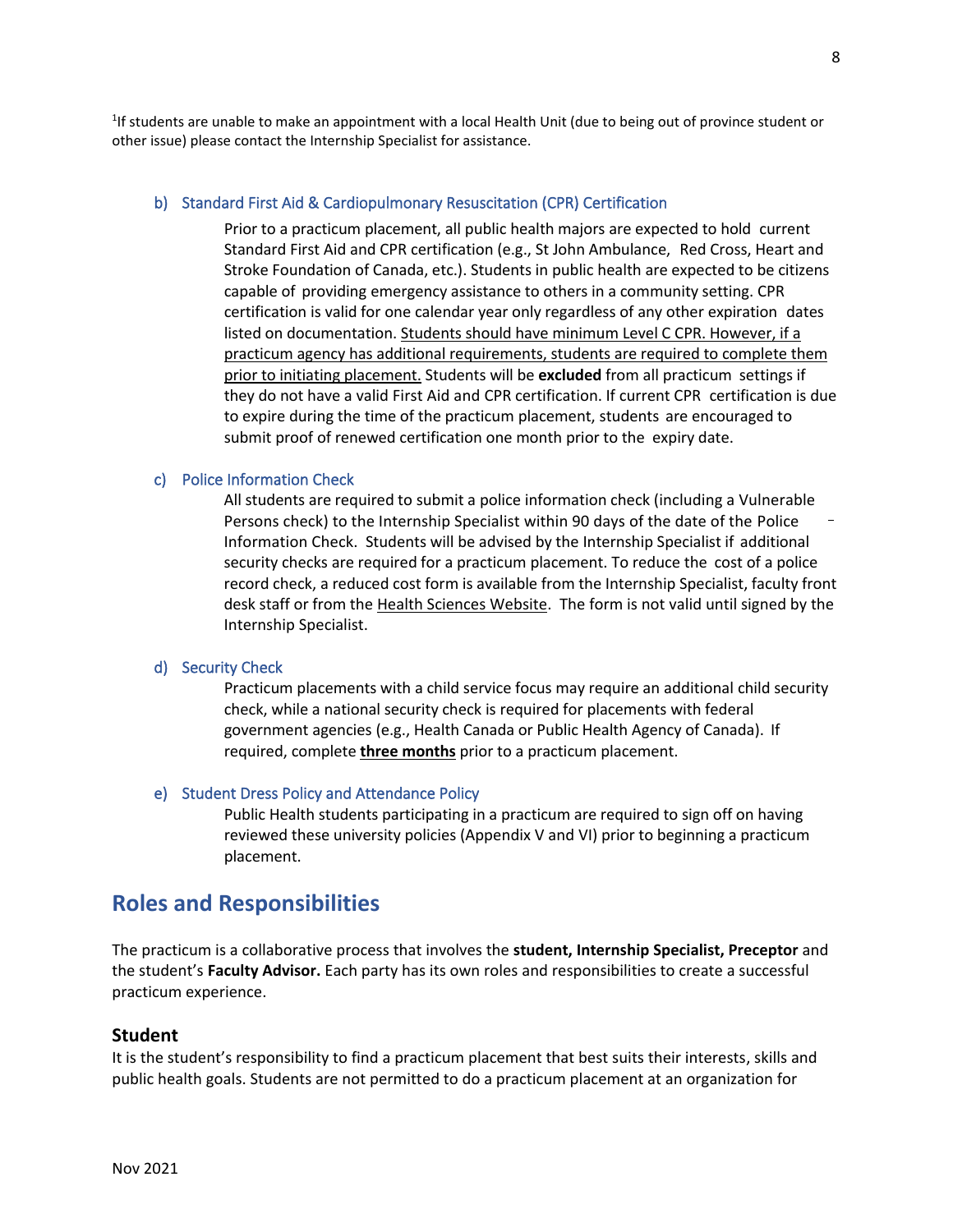which they already work and under their existing job description and supervisor. The student is expected to:

- Do research into prospective agencies for potential practicum placement and indicate those choices to the Internship Specialist.
- Stay with their choice of practicum site after acceptance of placement offer, students will not be permitted to switch placements.
- Take responsibility for their own learning and be self-directed by seeking opportunities to meet their learning objectives in the practice setting.
- Complete all Pre-Practicum requirements.
- Prepare a CV/resume to share with a potential preceptor and the Internship Specialist at least six months prior to the start of a practicum.
- Contact the preceptor to confirm workplace expectations for the practicum (work hours, parking, appropriate dress, etc.), prior to the first day of practicum start. Preceptor contact information will be provided to the student before the start of term.
- Obtain contact numbers for after-hours notifications of their Preceptor and Faculty Advisor (for notifications of any absences).
- Notify your preceptor and faculty advisor if you are unable to attend scheduled practicum placement dates for any reason (at least one hour prior to the start of the practicum day).
- Develop a Practicum Guide to guide their learning experiences based on course goals, personal learning objectives and opportunities to develop selected core competencies for public health and/or health promotion.
- Develop strategies to support their learning.
- Develop observable and realistic measures to evaluate learning goals, a scholarly project assignment and core competencies for public health (see assignments in the course syllabus).
- Review the section on ethical public health practice and conduct in this handbook. Be prepared and punctual for your practicum experience.
- Complete two critical reflection assignments are completed by reflecting on: (a) practicum experiences and changes in the students' understanding of a practice issue, or (b) an ethical issue in public health practice, or (c) a challenging public health issue and how practice-based strategies could be improved and guided by evidence and/or theory. \*This assignment is submitted directly to Faculty Advisor. Students may or may not wish to share this with the preceptor.
- Initiate the interim and final evaluation meetings with the Preceptor and Faculty Advisor
- Seek regular verbal feedback from the Preceptor and Faculty Advisor about their performance the development of selected core competencies.
- Provide feedback to the Preceptor and Faculty Advisor about their practicum experience.
- Complete a self-evaluation of reflecting on their achievement of course requirements:
	- $\triangleright$  Course objectives
	- ➢ Personal objectives/Practicum Guide targets and
	- $\triangleright$  Developing Core Competencies for public health practice.
- Use your Practicum Guide and the Evaluation Tool (in Moodle) to evaluate your progress.
- Write a summary of your experience to share with your current and future classmates.

Prior to attending practicum, students must attend the practicum orientation scheduled on the first day of the semester. Important information regarding the practicum will be discussed at orientation by the faculty liaison and is mandatory for all students attending placement. Students cannot attend placement without attending orientation. Students who are unable to attend orientation in person will have the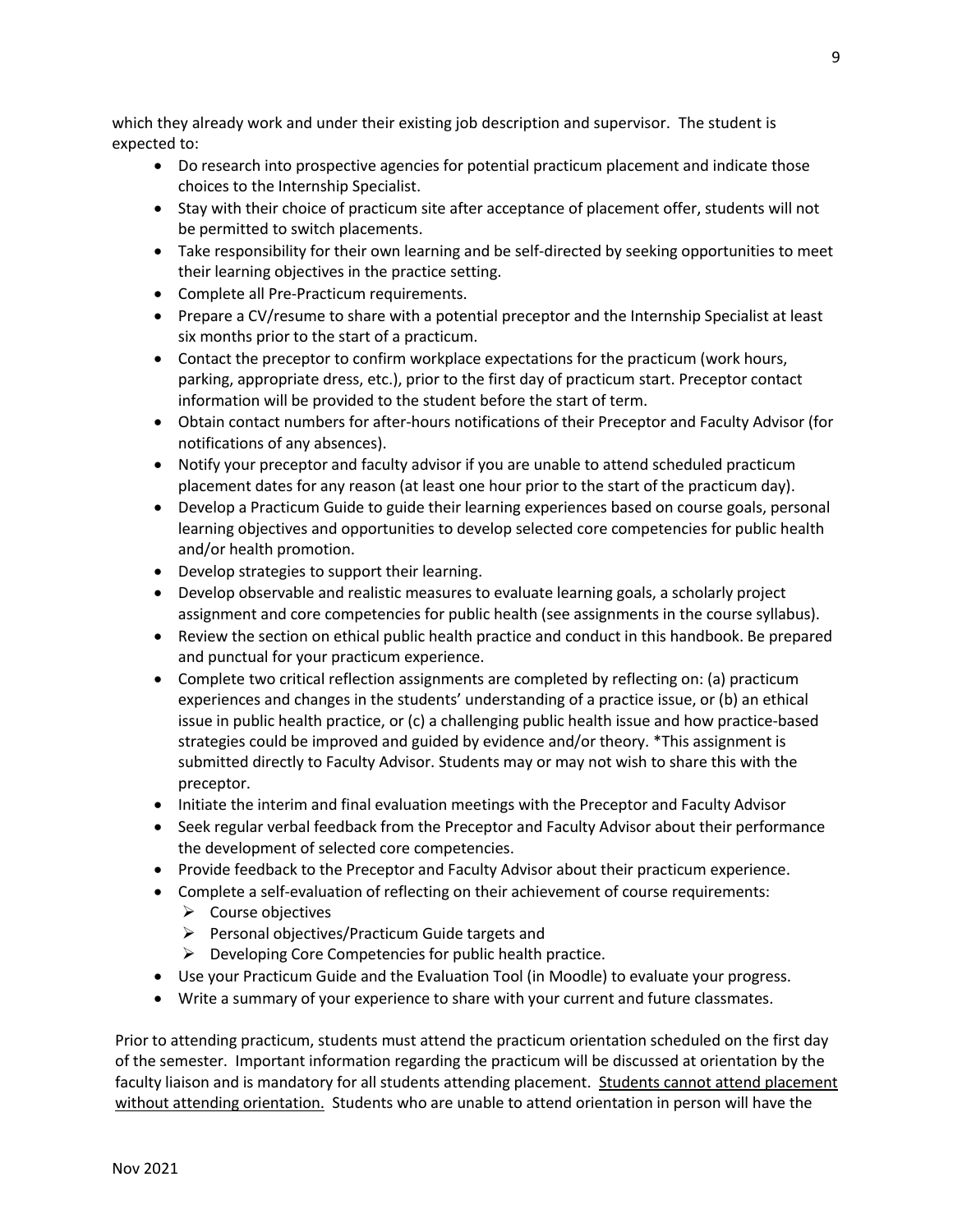option to attend virtually. Students are free to attend placement after completing the orientation and should communicate with their preceptor when they should be on site for the start of their placement.

### **Ethical Conduct for Public Health Practice**

Public Health faculty members are committed to maintaining freedom of thought, belief, opinion, and expression among teachers and learners. We have the responsibility to foster academic freedom within the context of standards for ethical conduct. We are also committed to supporting your knowledge and skill development in the field of public health. Students are expected to *review the principles of ethical* practice of public health prior to a practicum placement as listed below<sup>1</sup>. A breach of ethical conduct may result in dismissal from a practicum and the Public Health major.

- Promoting and protecting the public's health, preventing disease and preventing adverse outcomes.
- Promoting population health in ways that respect the rights of individuals and communities (the common good and human rights).
- Engaging the public in the creation of healthy public policies, programs, and priorities (participation).
- Advocating for the empowerment of disenfranchised community members (health equity, social inclusion and social justice).
- Collaborating to address the social determinants of health (collaboration).
- Seeking the information needed to implement effective policies and programs.
- Creating accessible information to support individual and community decision-making (autonomy and self-determination).
- Taking timely action to prevent harm and promote health with available information (precautionary principle).
- Maintaining the public trust and informing the public of potential harm/risk (duty to inform).
- Anticipating and respecting the dignity of each person, diverse values, beliefs, and cultures in the community (human dignity and diversity).
- Acting to enhance and protect the physical and social environment (sustainable development).
- Protecting the confidentiality of individual information while acting to protect the public from significant harm (confidentiality and do no harm).
- Promoting competency and excellence in public health practice.

The following standards describe the characteristics for **ethical public health practice** that should be visible to instructors, patients, and colleagues in your behaviours as a student in all classroom and practicum interactions.

- Act in a manner that respects the dignity and rights of all persons without prejudice as to race, religious beliefs, colour, gender, age, ancestry, physical characteristics, or place of origin.
- Treat clients, peers, and personnel in agencies and faculty with dignity and respect and be considerate of their circumstances.
- Act in a responsible manner that includes being punctual, dependable, trustworthy, consistent, and reliable.
- Demonstrate empathy for others by showing concern for and understanding of others'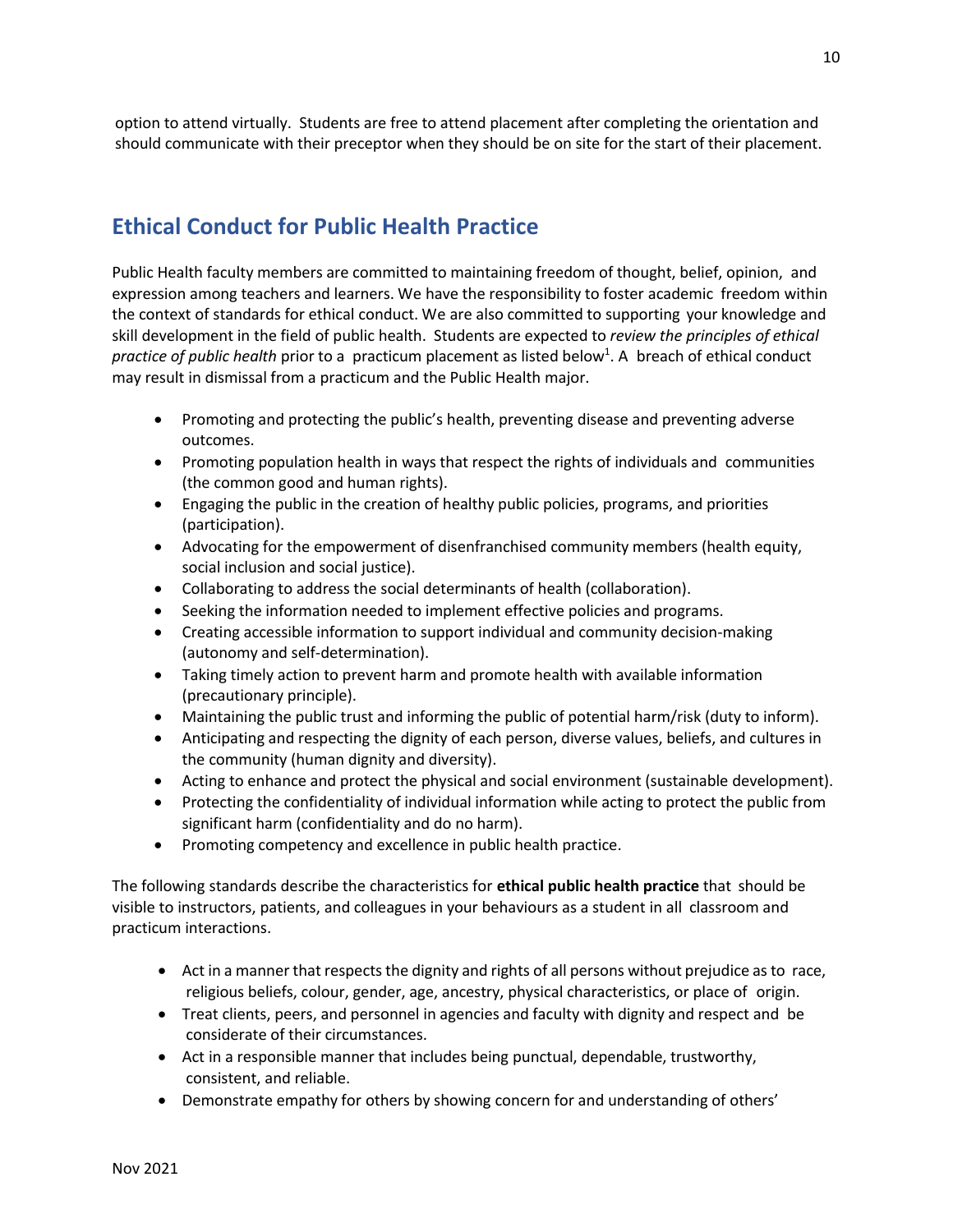feelings and/or ideas.

- Respond to feedback by listening, evaluating and responding to suggestions.
- Maintain positive interpersonal relationships by contributing, cooperating, participating and working with others in a flexible and adaptable way.
- Show maturity and sound judgment.
- Show enthusiasm and initiative by being actively involved as a participant while encouraging the involvement and participation of others.
- Respect the confidentiality of information about clients and their families, agency personnel, peers, or faculty that has been received in confidence in the course of public health practice.
- Apprise your public health advisor and preceptor at an agency practicum site in advance of unavoidable absences in recognition that **attendance** at all hours of assigned practicum experiences is **expected conduct for ethical public health practice.**
- Report unethical conduct (e.g., risk of harm to others in a practicum setting) through appropriate channels.

\_\_\_\_\_\_\_\_\_\_\_\_\_\_\_\_\_\_\_\_\_\_\_\_\_\_\_\_\_\_\_\_\_\_\_\_\_\_\_\_\_\_\_\_\_\_\_\_\_\_\_\_\_\_\_\_\_\_\_\_\_\_\_\_\_\_\_\_\_\_\_\_\_\_\_\_\_\_\_\_\_

<sup>1</sup> Public Health Leadership Society (2002). *Principles of the ethical practice of public health*. Retrieved from: http://phls.org/CMSuploads/Principles-of-the-Ethical-Practice-of-PH-Version-2.2-68496.pdf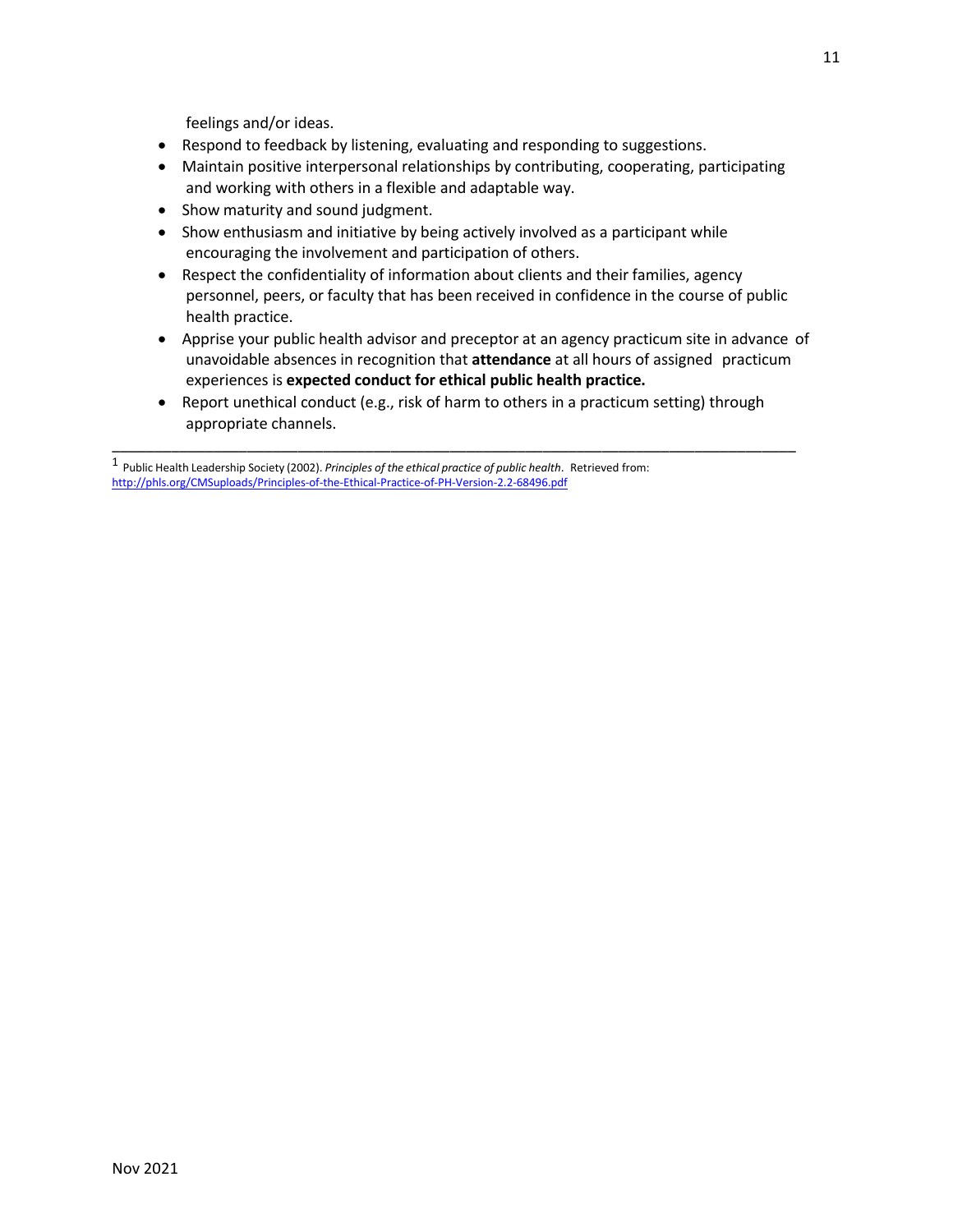## **Appendix I: PUBH 4550 Pre-Practicum Request Form**

|    | Student University of Lethbridge email: North American Communication of the Communication of the Communication                                                                                                                                                                                    |                       |      |
|----|---------------------------------------------------------------------------------------------------------------------------------------------------------------------------------------------------------------------------------------------------------------------------------------------------|-----------------------|------|
|    | Student phone: _____________________                                                                                                                                                                                                                                                              | Mailing Address:      |      |
|    |                                                                                                                                                                                                                                                                                                   |                       |      |
|    | Has met with Academic Advising to confirm meeting prerequisites: _____________________(yes/no)                                                                                                                                                                                                    |                       |      |
|    | 1. Consent for Collecting and Disclosing Student Information (signed) [98] (yes attached)                                                                                                                                                                                                         |                       |      |
| 2. |                                                                                                                                                                                                                                                                                                   |                       |      |
| 3. | Core Competency to focus placement (Choose up to 3):<br><b>Public Health Sciences</b><br>1.<br>2.<br><b>Assessment and Analysis</b><br>Policy, Planning, Implementation and Evaluation<br>3.                                                                                                      |                       |      |
|    | Partnerships, Collaboration and Advocacy<br>4.                                                                                                                                                                                                                                                    |                       |      |
|    | 5.<br>Diversity and Inclusiveness                                                                                                                                                                                                                                                                 |                       |      |
|    | 6.<br>Communication<br>7.<br>Leadership                                                                                                                                                                                                                                                           |                       |      |
|    |                                                                                                                                                                                                                                                                                                   |                       |      |
|    |                                                                                                                                                                                                                                                                                                   |                       |      |
| 4. | Top three preferred areas of focus (epidemiology, disease prevention, population health promotion,<br>health protection & communicable disease control, health surveillance, healthy public policy, community<br>development, public health leadership, environmental health, global health etc.) |                       |      |
|    |                                                                                                                                                                                                                                                                                                   |                       |      |
| 5. | Preferred area of practicum placement (ex. Lethbridge, Medicine Hat, Red Deer, Edmonton,<br>Calgary, Grand Prairie, or a rural placement, etc.)                                                                                                                                                   |                       |      |
|    | 5.1 In Province Request                                                                                                                                                                                                                                                                           |                       |      |
|    | Choice 1: <u>Choice 1: Expansion of the set of the set of the set of the set of the set of the set of the set of the set of the set of the set of the set of the set of the set of the set of the set of the set of the set of t</u>                                                              |                       |      |
|    |                                                                                                                                                                                                                                                                                                   |                       |      |
|    |                                                                                                                                                                                                                                                                                                   |                       |      |
|    | 5.2 Out of Province Request: __________________________________(yes)____________                                                                                                                                                                                                                  |                       | (no) |
|    | 5.3 International Placement Request: ___________________________(yes) __________                                                                                                                                                                                                                  |                       | (no) |
|    | a) Meets timelines for request (1 year or more in advance)                                                                                                                                                                                                                                        |                       |      |
|    |                                                                                                                                                                                                                                                                                                   | <u> Alban Maria (</u> |      |
|    | Meets GPA requirements - as per the Public Health Student handbook policy)<br>b)                                                                                                                                                                                                                  |                       |      |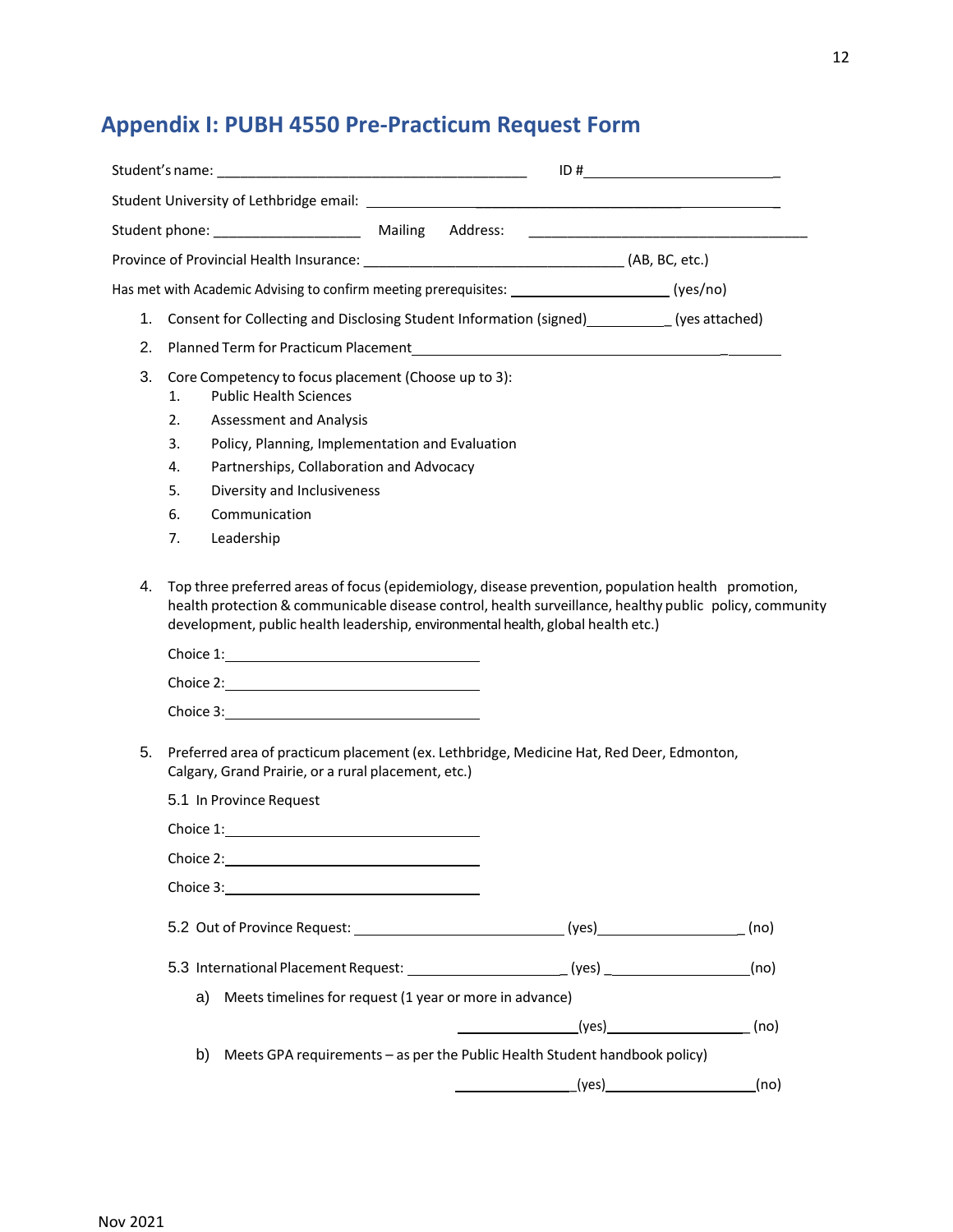### **Appendix II: Public Health Degree – Practicum Checklist (Final Preparations)**

**All the below forms should be submitted to the Internship Specialist.** 

|        | One Year Prior to Practicum (Submit at least 6 months prior to the start of practicum)                            |
|--------|-------------------------------------------------------------------------------------------------------------------|
|        | Meet with Internship Specialist 6 month to 1 year prior to practicum term to plan a placement                     |
|        | Consent for Collecting & Disclosing Student Information and Acknowledgement of Procedures for practicum           |
|        | placement                                                                                                         |
|        | ________ Resume/CV                                                                                                |
|        | Working copy of transcript (if required for shortlisting)                                                         |
|        | HSPnet consent form (if required)                                                                                 |
|        | Government of Canada - National Security Check (Only required for federal government placements) <sup>2</sup>     |
|        | Done if applicable - National Security Check - completed $\geq$ 3 months prior to the start of practicum          |
|        | Pre-Practicum Requirements (Submit at least one (1) month prior to the start of your practicum term) <sup>3</sup> |
|        | Standard First Aid (valid over duration of placement)                                                             |
|        | CPR - Minimum Level C (valid over duration of placement)                                                          |
| $\sim$ | Public Health Immunization History Form or Acknowledgement of Risks Form (complete all                            |
|        | immunizations/screening well in advance of the start of practicum) <sup>1</sup>                                   |
|        | Police Information Check (submit to the Internship Specialist within 90 days of the check) (can take up to two    |
|        | months to obtain). Reduce Cost Forms are available on the Health Sciences Website.                                |
|        | DocuSign Forms - (sent out by Internship Specialist) 2 weeks prior to placement, includes the following forms:    |
|        | a. UofL Informed Consent for Activities during COVID-19                                                           |
|        | b. UofL Informed Consent Risk and Indemnity Agreement                                                             |
|        | c. UofL Hazard Assessment                                                                                         |
|        | Confirmation that student has reviewed the U of Lethbridge Dress and Attendance Policy                            |
|        | Moodle Module "The Practicum Student Orientation" found here. Submit certificate upon course<br>completion        |
|        | Government of Alberta FOIP Training Certificate (On-line)                                                         |
|        | U of L Public Health Student name tag (arranged by Internship Specialist)                                         |
|        | Alberta Health Services (AHS) Pre-Practicum Requirements                                                          |
|        | AHS Non-Clinical Student Placement Request                                                                        |
|        | AHS General Student Orientation (submit certificate of completion)                                                |
|        | AHS Security & Confidentiality video and on-line training (1-2 months prior to practicum) - AHS Oath of           |
|        |                                                                                                                   |

Confidentiality form completed at the end of this module (submit upon completion)

Students may be required to complete additional paperwork based on the agency requirements. See the Internship Specialist for additional agency-specific requirements.

\_ \_ \_

**Submit your Checklist and All Documentation One Month Prior to the Start of Practicum**

\_ \_

I confirm that all requirements checked have been completed and documentation has been submitted prior to the start date for my practicum.

**Student Signature Date**

13

<sup>1</sup> Contact AHS Train Station site for an appointment (403-388-6666) for Adult Immunization Clinic (expect 2-months delay for an appointment). Complete records transfer requests prior to your immunization appointment (for out-of-area records).

**<sup>2</sup> Failure to meet this requirement will exclude students from this practicum placement opportunity.**

**<sup>3</sup> Failure to submit required documentation by deadlines may result in a delay in the start of practicum.**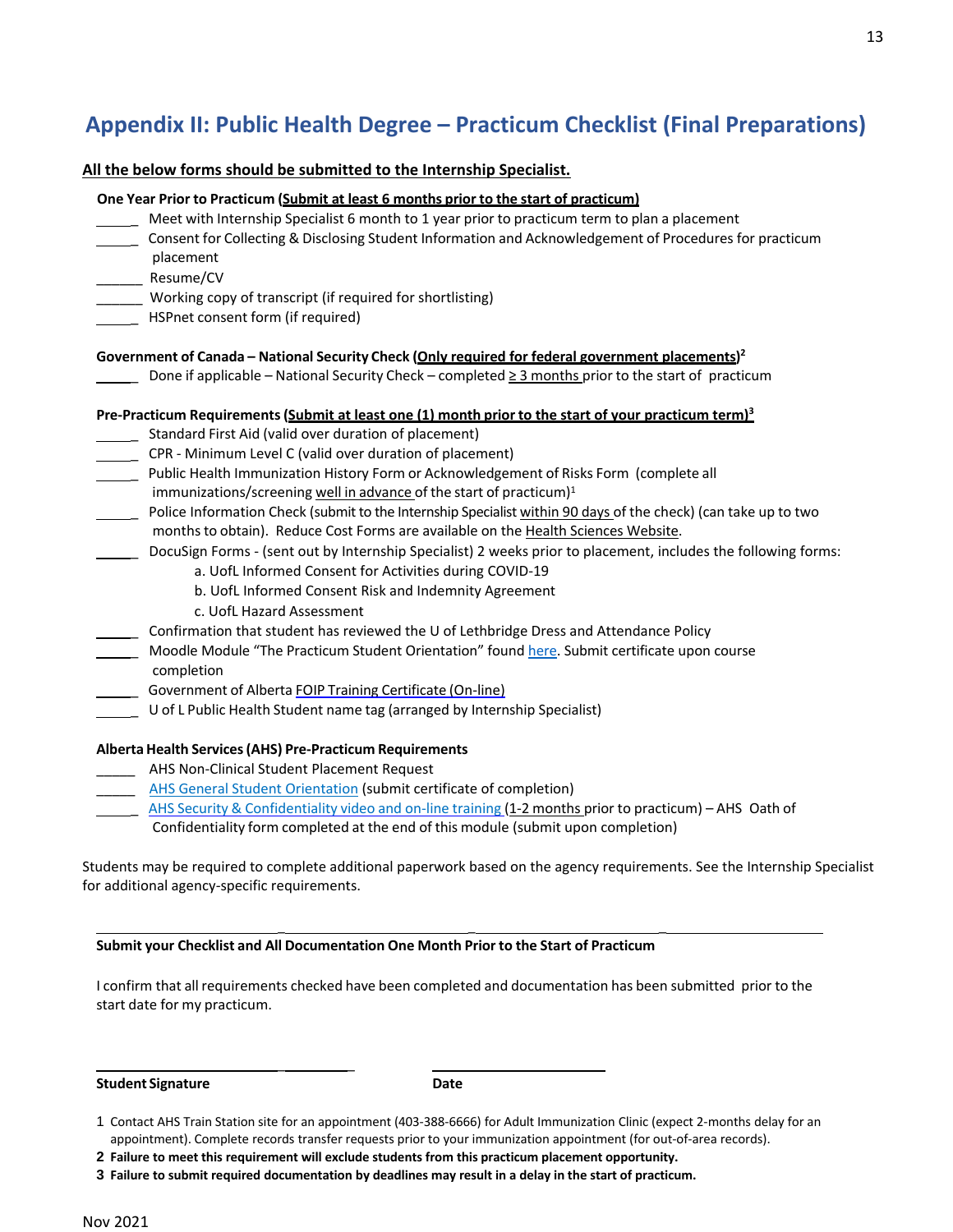### **Appendix III: Public Health Immunization History Form**

**PUBLIC HEALTH - IMMUNIZATION HISTORY FORM**

Name: Date of Birth:

Student ID#: Notified a state of the extension of the Provincial Health Care #:

#### **ATTENTION: PUBLIC HEALTH NURSE (or other Health Care Professional)**

The purpose of this form is to **provide a one-time snapshot of the current immunization status** of the above mentioned individual. Please indicate either "Met" or "Not Met" as per the immunization standard. These standards are based on the *Alberta Health Services Immunization Program Standard #08.302* (dated February 4, 2019). If standard is met, please check the "Met" box and provide the information requested if applicable (e.g. date of vaccine). **If standard is "Not Met', please check the "Not Met" box. Please ensure you have checked either "Met" or "Not Met" for each immunization standard, i.e. do not leave any blank.** 

These immunizations are strongly recommended **(exception is rubella- legislated requirement)** for students planning to complete a practicum placement in an undergraduate Public Health program. **Submit** *a copy* of the completed form to **the** *Academic Practicum Supervisor* **(required 2-3 months prior a practicum placement).**

| <b>DISEASE</b>          | <b>IMMUNIZATION STANDARD</b>                                                                                                                                                                                                                                | <b>IMMUNIZATION STATUS</b>                                             |                      |
|-------------------------|-------------------------------------------------------------------------------------------------------------------------------------------------------------------------------------------------------------------------------------------------------------|------------------------------------------------------------------------|----------------------|
| Tetanus, Diphtheria     | Primary series completed and booster every 10 years                                                                                                                                                                                                         | $\square$ Met<br>Provide date of last vaccine<br>in series or booster: | $\Box$ Not<br>Met    |
| Pertussis               | One dose of acellular pertussis containing vaccine (dTap) as<br>adolescent or adult regardless of interval since last dose of Td                                                                                                                            | $\square$ Met<br>Provide date of dTap:                                 | $\square$ Not<br>Met |
| Polio                   | Not currently required for post-secondary student placements                                                                                                                                                                                                | $\square$ Met                                                          | $\square$ Not<br>Met |
| <b>Measles</b>          | If born in 1970 or later, 2 documented doses of measles<br>containing vaccine after 12 months of age<br>OR<br>If born before 1970, 1 documented dose of measles<br>containing vaccine after 12 months of age                                                | $\square$ Met                                                          | $\square$ Not<br>Met |
| Mumps                   | If born in 1970 or later, 2 documented doses of mumps<br>containing vaccine after 12 months of age<br>OR<br>If born before 1970, 1 documented dose of mumps containing<br>vaccine after 12 months of age                                                    | $\square$ Met                                                          | $\square$ Not<br>Met |
| Rubella                 | **Legislated requirement**<br>Serological evidence of immunity (rubella IgG positive)<br>OR<br>One dose of rubella containing vaccine after 12 months of age                                                                                                | $\square$ Met                                                          | $\square$ Not<br>Met |
| Varicella (Chicken Pox) | Laboratory evidence of immunity<br>OR<br>2 documented doses of varicella vaccine<br>OR<br>Physician diagnosed shingles disease<br>OR<br>Self-reported history or physician diagnosed varicella disease<br>in Canada prior to a routine immunization program | $\square$ Met                                                          | $\square$ Not<br>Met |
| Influenza               | One dose annually during flu season<br>(Vaccine available each fall at various influenza clinics in the<br>South Zone)                                                                                                                                      | $\square$ Met<br>Provide date of vaccine:                              | $\square$ Not<br>Met |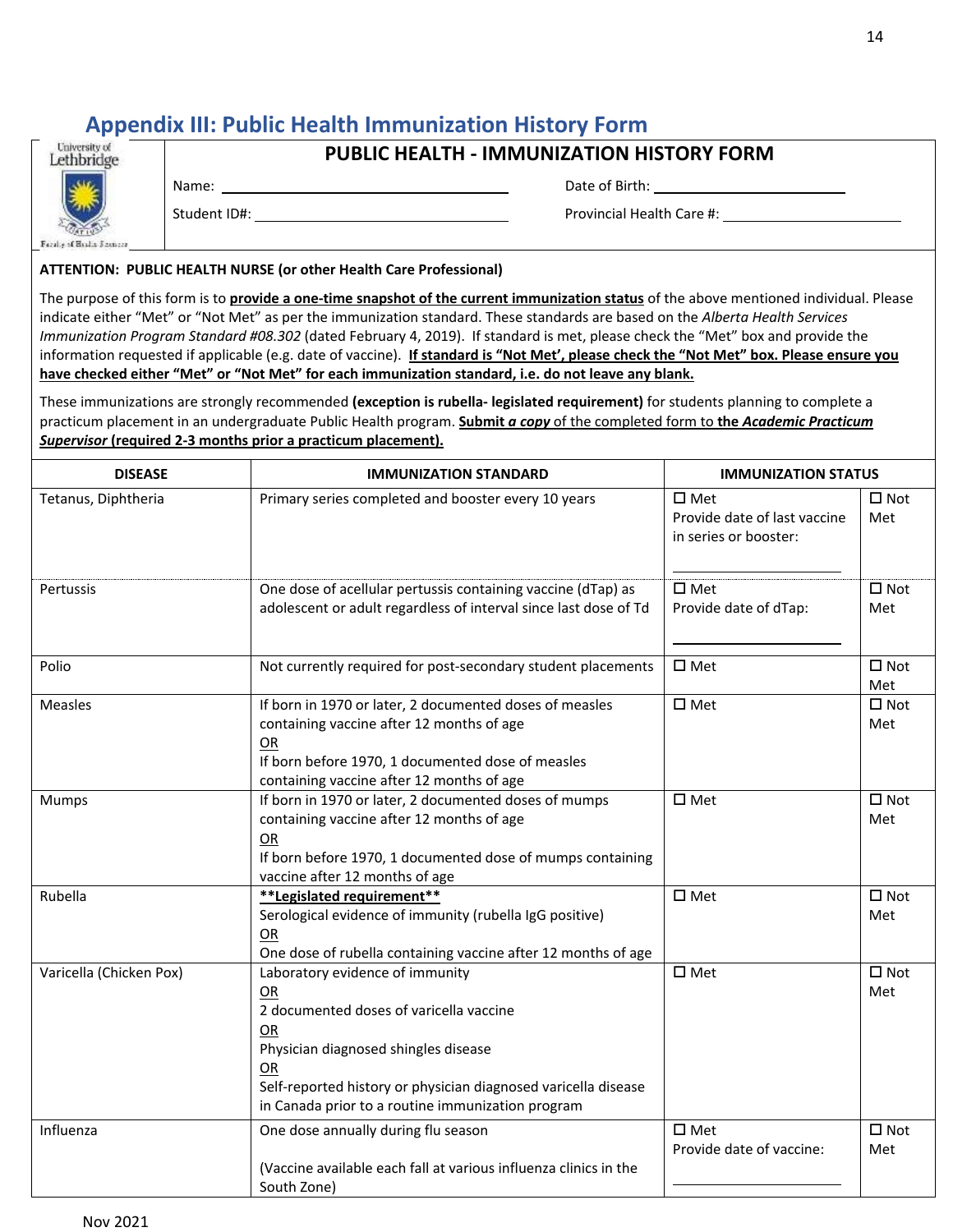Initial review of the current immunization status of the above mentioned individual was completed by:

|                     | Title:        |
|---------------------|---------------|
| Agency/Health Unit: | Phone Number: |
| Date:               | Signature:    |

### **ATTENTION STUDENT/FACULTY:**

### **Bring photocopy of this form to the Academic Practicum Supervisor once completed and signed by Health Care Professional**

The personal information requested in this form is collected under the authority of the Post-Secondary Learning Act (section 65.a), Section 33.c of FOIPP Act, and Sections 27 and 20.b of the Health Information Act. Certain personal information may be made available to federal and provincial government department authorities and agencies under appropriate legislative authority. Personal information is protected under the Alberta FOIPP Act, the Health Information Act and in conformance with the University records retention policies. Questions can be directed to the Internship Specialist, Faculty of Health Sciences, University of Lethbridge (403.329.2576).

To the best of my knowledge, the above information is true and accurate. Any falsification of information may result in disciplinary action. I understand that failure to meet immunization requirements may result in my practicum placements not being facilitated.

\_\_\_\_\_\_\_\_\_\_\_\_\_\_\_\_\_\_\_\_\_\_\_\_\_\_\_\_\_\_\_\_\_\_\_\_\_\_\_\_\_\_\_\_\_\_\_\_\_\_\_\_\_\_\_\_\_\_\_\_\_\_\_\_\_\_\_\_\_\_\_\_\_\_\_\_\_\_\_\_\_\_\_\_\_\_\_\_\_\_\_\_\_\_

Student's Signature Date Date Communications and Date Date

For more information on recommended or required immunizations see: [https://www.albertahealthservices.ca/assets/info/hp/cdc/if-hp-cdc-ipsm-imm-recomm-hcs-high-risk-occ-prg-appdx-a-08-](https://www.albertahealthservices.ca/assets/info/hp/cdc/if-hp-cdc-ipsm-imm-recomm-hcs-high-risk-occ-prg-appdx-a-08-302.pdf) [302.pdf](https://www.albertahealthservices.ca/assets/info/hp/cdc/if-hp-cdc-ipsm-imm-recomm-hcs-high-risk-occ-prg-appdx-a-08-302.pdf) &<http://www.phac-aspc.gc.ca/im/ic-ci/index-eng.php>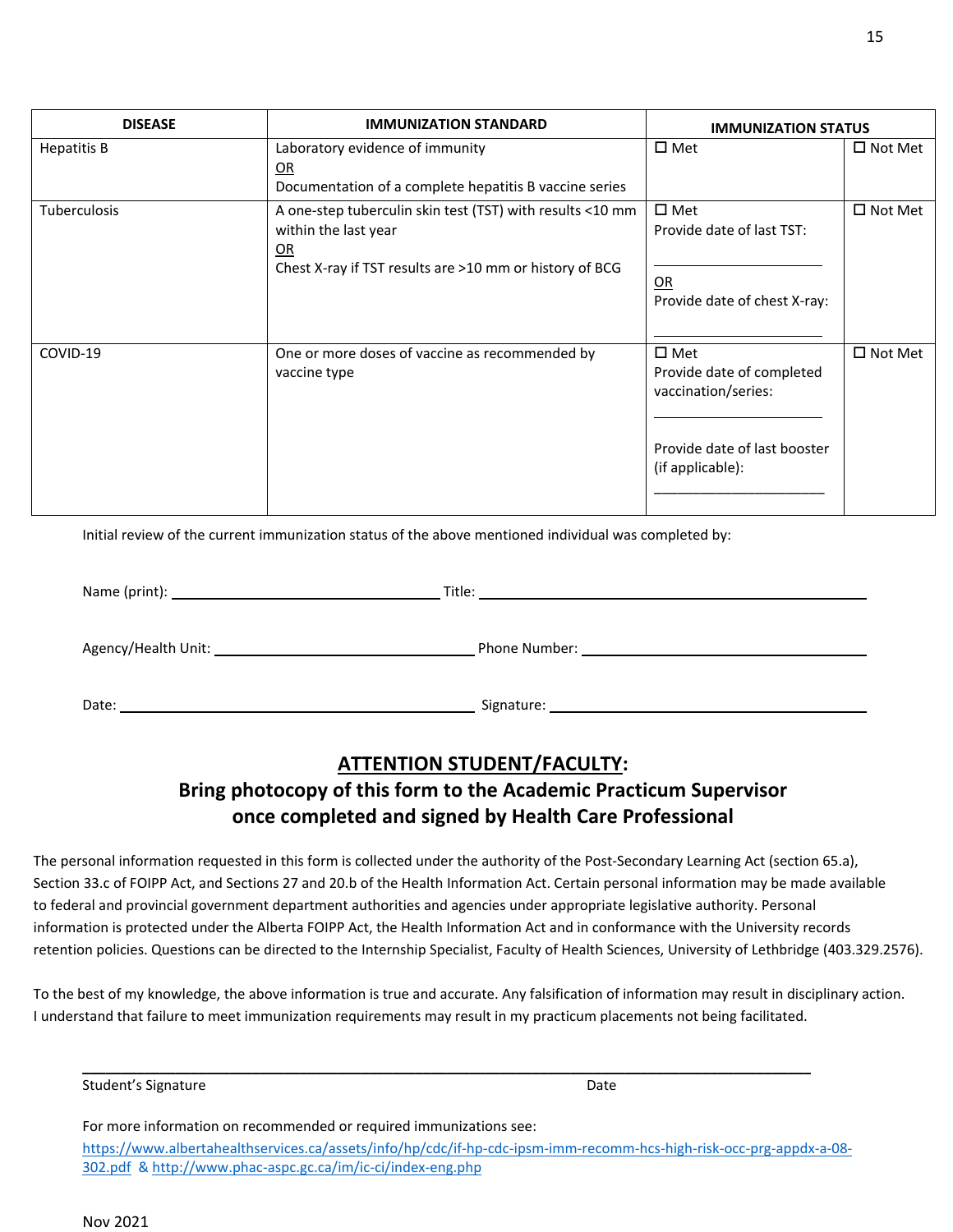

**Appendix IV: Consent for Collecting and Disclosing Student Information and Acknowledgment of Procedures for Practicum Placement**

This consent form outlines the process for collecting and sharing personal student information within the Faculty of Health Sciences as well as with prospective practicum agencies. Any questions about this form can be directed to the Internship Specialist (403-329-2576).

| Last Name                                  | First Name | Middle Initial |
|--------------------------------------------|------------|----------------|
| University of Lethbridge Student ID Number |            |                |

### PLEASE READ THE FOLLOWING BEFORE SIGNING BELOW

#### **Regarding collection and disclosure of my personal information, by signing this form:**

- I authorize the Faculty of Health Sciences to collect and disclose information about me with administration, faculty, and support staff, practicum site administration, teaching and support staff, and others as appropriate. Types of information may be information about my name, practicum placement requirements, learning needs and goals, and other information, as appropriate, for my successin the program.
- I understand that this consent is valid for the period leading up to practicum placement, and placement process.

#### **Regarding acknowledgement of procedures, by signing this form:**

- I acknowledge my receipt and understanding of the terms and conditions of the major as outlined in the Student Handbook, Course Syllabi, and University of Lethbridge Calendar.
- Further, I understand that failure to meet requirements (e.g., health requirements, police information check, current First Aid and CPR, or any additional documentation that is required by program/agency) for practicum placement may result in my practicum placements not being facilitated.

| <b>Student Signature</b> |        |      |       |  |
|--------------------------|--------|------|-------|--|
| DATE OF SIGNING          | MONTH: | DAY: | YEAR: |  |

Protection of Privacy - The personal information requested on this form is collected under the authority of Section 33 (c) of the Alberta Freedom of Information and Protection of Privacy Act ("Act") and will be protected under Part 2 of the Act. The information is collected for the purpose of practicum placement processes. If you have any inquiries in regards to the collection of your personal information, please direct those inquiries to: FOIP Coordinator, University of Lethbridge, 4401 University Dr. West, Lethbridge, Alberta T1K 3M4, telephone: 403-332-4620, email: foip@uleth.ca.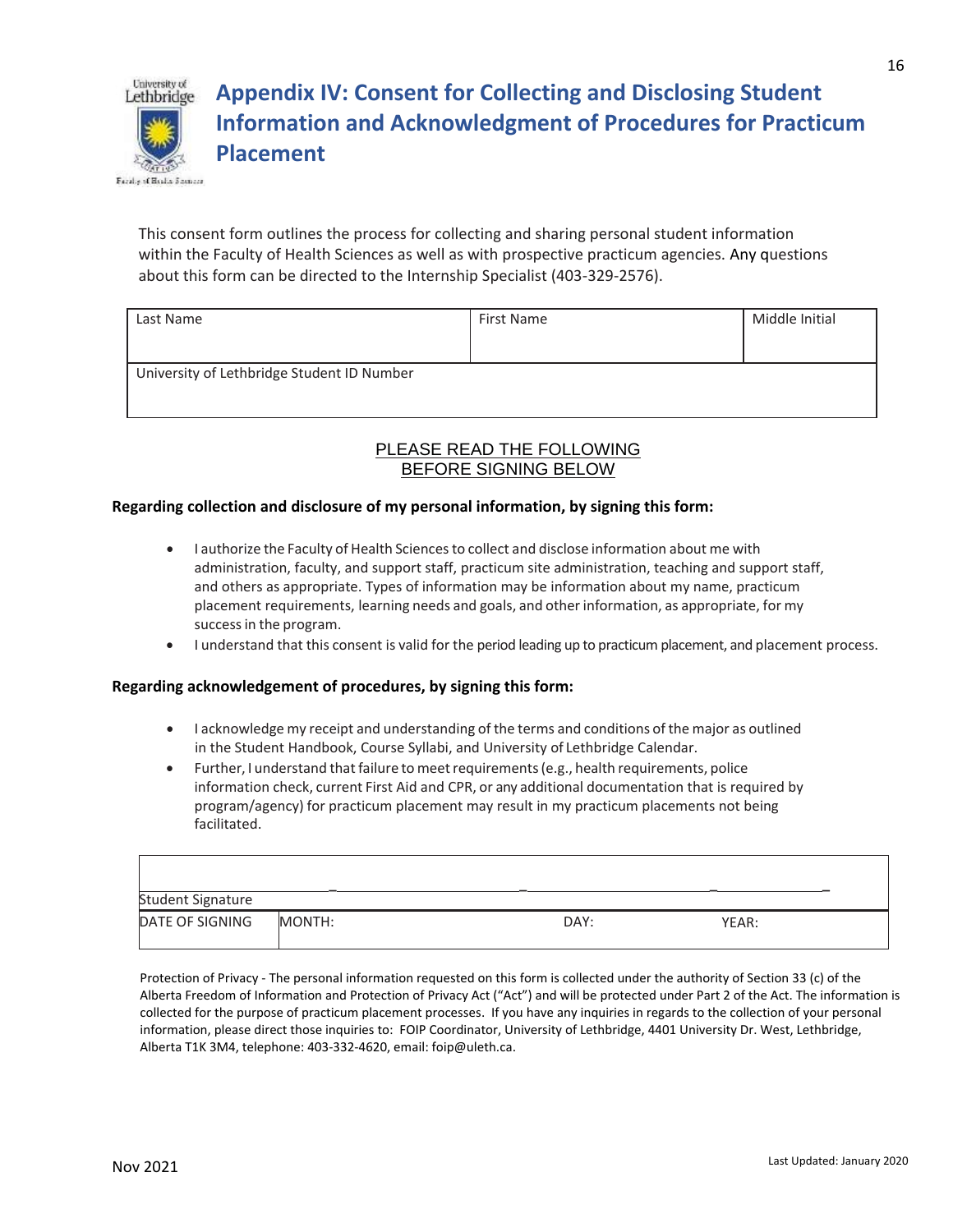



#### *Ethical Principles Underlying Expected Student Dress for Practicum Placement*

Students are responsible for presenting themselves appropriately during a practicum placement. Principles include:

- $\triangleright$  Do no harm It is the responsibility of students to comply with the dress code in order to minimize harm to the public (including preventing the spread of infection).
- $\triangleright$  Respect for persons It is the responsibility of students to respect the dignity of each person. Student personal attire should not offend clients (e.g., no low cut, revealing clothing; need to cover extensive tattoos).
- $\triangleright$  Diversity It is the responsibility of students to respect client diversity (e.g., related to gender, culture, age, and sexuality).
- $\triangleright$  Autonomy It is the student's responsibility to be appropriately attired for the practice setting. Student self-determination and self-expression must be balanced against the ethical principles of doing no harm, and respect for the dignity and diversity of all persons.

### *Principles for the Regulations of the Dress Code*

- $\triangleright$  Complies with Occupational Health and Safety standards
- $\triangleright$  Complies with No Scent Policy1 (applicable in some organizations)
- $\triangleright$  Complies with the standards set by the applicable organization for each practicum.

#### *Requirements for appropriate dress include:*

- $\triangleright$  A Faculty of Health Sciences name tag must be worn by all public health students.
- ➢ Students must carry appropriate identification (e.g., U of L student ID).
- $\triangleright$  Students are expected to abide by the dress codes of the organizations in which they are placed for a practicum.

Check with your faculty advisor about expected dress for your practicum setting. Settings for practicum placement will vary and may include community organizations and health care facilities.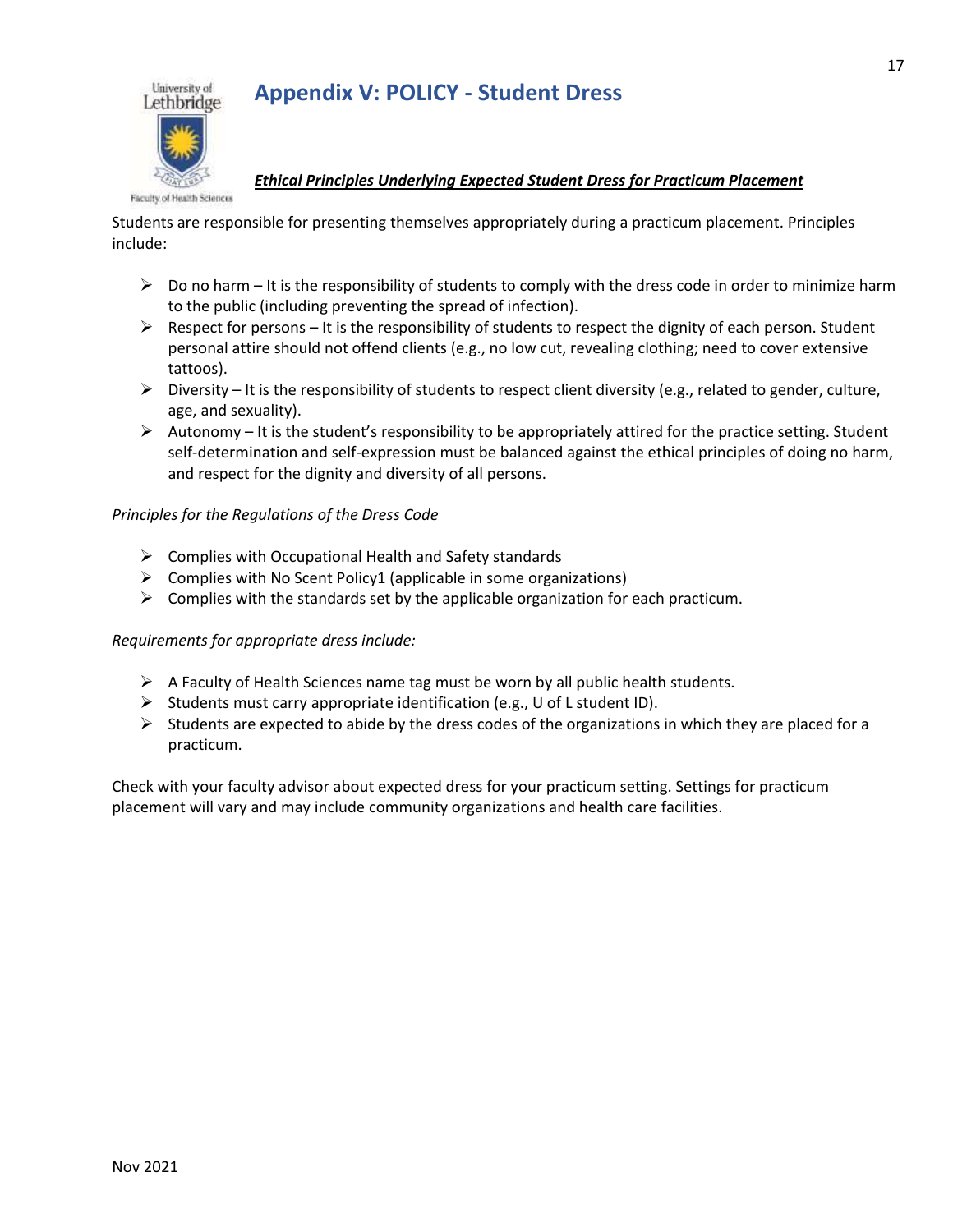

### **Appendix VI: POLICY - Attendance**

Attendance for all assigned practicum days is mandatory. Students are strongly encouraged to maintain excellent attendance in all public health courses.

Absence means a student is unable to be physically present to engage in the scheduled/assigned practice activities for a course.

Mandatory means that attendance is compulsory, obligatory, as well as morally and legally binding.

It is the responsibility of the student to notify their faculty advisor of any absence from scheduled practicum placement hours. At the discretion of the faculty advisor, additional documentation of absence(s) may be required (e.g., a note from a health care professional or other documentation). Travel, social, and recreational activities will not be accepted as valid or justifiable reasons for absence from scheduled practicum hours. Students are expected to be on time and attend all scheduled hours of a practicum placement.

Absence from required practicum hours that impact a student's ability to meet course objectives/outcomes or demonstrates violation of the principles of accountability and integrity for a public health practitioner may result in subsequent failure of the course. Student conduct is expected to comply with the principles of ethical practice in public health. It is also the student's responsibility to not attend practicum when they are unfit for practice (e.g., an illness with fever or a cough). The student must notify their faculty advisor and preceptor of an absence at least 30 minutes before the start of a scheduled practicum day. In the event of an illness or injury during a practicum day, the student is required to notify their faculty advisor as soon as possible.

If an absence interferes with the student's progression through the course and/or program, the student may be asked to meet with their faculty advisor and the Internship Specialist. Students are cautioned that even under extenuating circumstances additional practicum hours are usually not available during the term. Unapproved absences may result in a student being required to withdraw from the practicum.

#### **Student Athletics Participation**

The Faculty of Health Sciences acknowledges that some students are members of official athletic teams, and may have obligations to these teams in order to maintain scholarships. Students should attempt to register for courses so that their athletic commitments have the minimum impact on their academic commitments. All members of a University of Lethbridge athletic team, who anticipate absence from a Public Health course or a practicum related to their participation on a university team, should discuss this with their faculty advisor/instructor at the initiation of the course to determine if these planned absences can be accommodated without impacting the student's ability to attain the course outcomes and required practicum hours. Please note that students on athletic teams should also meet with the academic advisor to assist with course planning each semester.

#### **Student Conference Attendance**

Official student delegates for conferences (related to the Health Sciences Students Association or a Public Health Association) may be granted permission to attend official conferences/meetings during a Public Health course or practicum as long as participation in these activities will not adversely impact their achievement of course objectives. Student delegates should discuss a potential absence with faculty at their earliest convenience to determine if permission to attend these events can be granted. Permission to attend conferences will not be granted for any student that is not demonstrating an appropriate level of practice in a practicum setting or is not maintaining the GPA standards set for the Public Health major.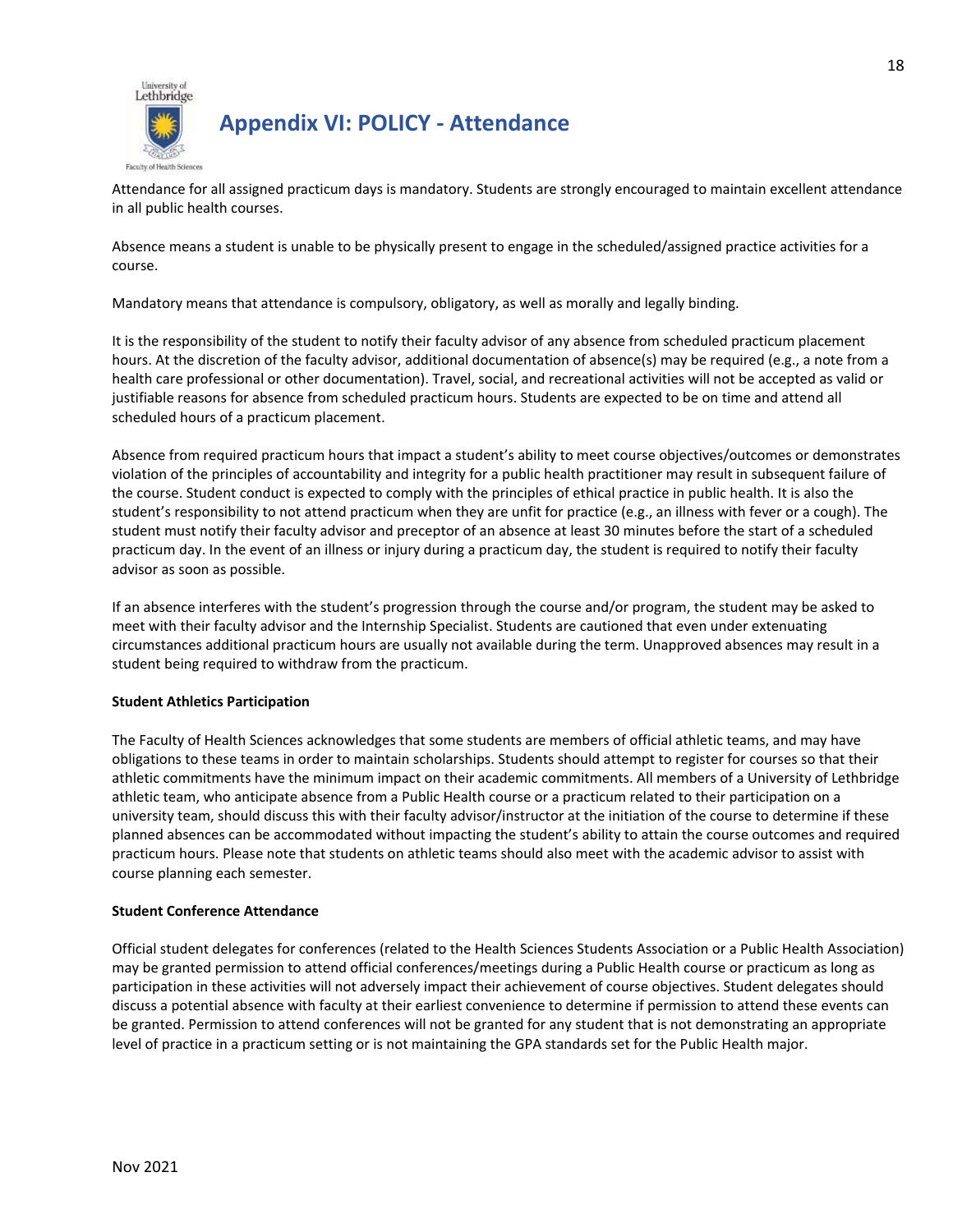### **Appendix VII: HSPnet Consent Form**



#### **Consent Form for Use and Disclosure of Student Information**

| Student Number: |                 | Educational Program: |  |
|-----------------|-----------------|----------------------|--|
| First Name:     | Middle Initial: | Last Name:           |  |

#### 1. Permission to Use and Disclose Your Student Related Personal Information and Personal Health Information By signing this consent, you authorize your educational Program

- Collect, use and/or disclose your personal information (name and student profile information that is under the custody and control of your Program) to authorized staff of Receiving Agencies for the purpose of locating and coordinating an appropriate placement experience (e.g. clinical practica, fieldwork, or preceptorship) as required by your educational program;
- Use your student related personal information and personal health information relating to placement prerequisites, for the purpose of tracking your compliance against Receiving Agency safety and infection control prerequisites for accepting students. Placement prerequisites that may be tracked include personal information such as CPR certification or criminal records check status, and personal health information such as immunity/immunization status of vaccine-preventable diseases. Placement prerequisite information is used only by staff involved with your educational program, and is never disclosed to users external to your educational program.
- Disclose your personal information to the owner and administrator of the HSPnet system, namely Provincial Health Services Authority British Columbia (PHSA), to allow PHSA to indirectly collect your personal information to provide HSPnet student placement services.

#### 2. Consent Period

This consent is effective immediately and shall remain valid for up to six years, or shall be voided upon your completion of the Program, your formal withdrawal from the Program, or upon written request as described below.

- 3. Your Rights With Respect to This Consent
	- 3.1 Right to Refuse Consent You have the right to refuse to sign this consent, and if you refuse your placement will be processed manually at the earliest convenience of the Program and Receiving Agency.
	- 3.2 Right to Review Privacy & Security Policies A copy of the document entitled Identified Purposes and Handling of Personal Information in HSPnet, which summarizes Privacy and Security policies relating to how we may use and disclose your personal information via HSPnet, is distributed with this Consent Form. You may wish to review the complete Privacy and Security Policies for HSPnet before signing this consent. The Privacy and Security Policies may be amended from time to time, and you may obtain an updated copy by contacting privacy@hspcanada.net.
	- 3.3 Right to Request Restrictions on Use/Disclosure You have the right to request that we restrict how we use and/or disclose your personal information or personal health information via HSPnet for the purpose of locating and coordinating a suitable placement experience. Such requests must be made in writing to the placement coordinator for your Program. If we agree to a restriction you have requested, we must restrict our use and/or disclosure of your personal information in the manner described in your request. If this restriction precludes our ability to coordinate your placement via HSPnet, then your placement will be processed manually at the earliest convenience of the placement coordinator and receiving agency.
	- 3.4 Right to Revoke Consent You have the right to revoke this consent at any time. Your revocation of this consent must be in writing to the placement coordinator for your Program. Note that your revocation of this consent, or the voiding of this consent upon your completion or withdrawal from the Program, would not be retroactive and would not affect uses or disclosures we have already made according to your prior consent.
	- 3.5 Right to Receive a Copy of This Consent Form You may request a copy of your signed consent form.

Collection of your personal information is done under the authority of the privacy legislation that applies to educational institutions in your province. For more information visit www.hspcanada.net/privacy/index.asp.

I hereby authorize my educational Program to use and/or disclose my personal information via HSPnet for the purpose of locating and coordinating appropriate student placement(s) as required by the curriculum.

Signature of Student

Date

Student Consent Basic - Form A - NO TRANSFER - June 20, 2011

to: